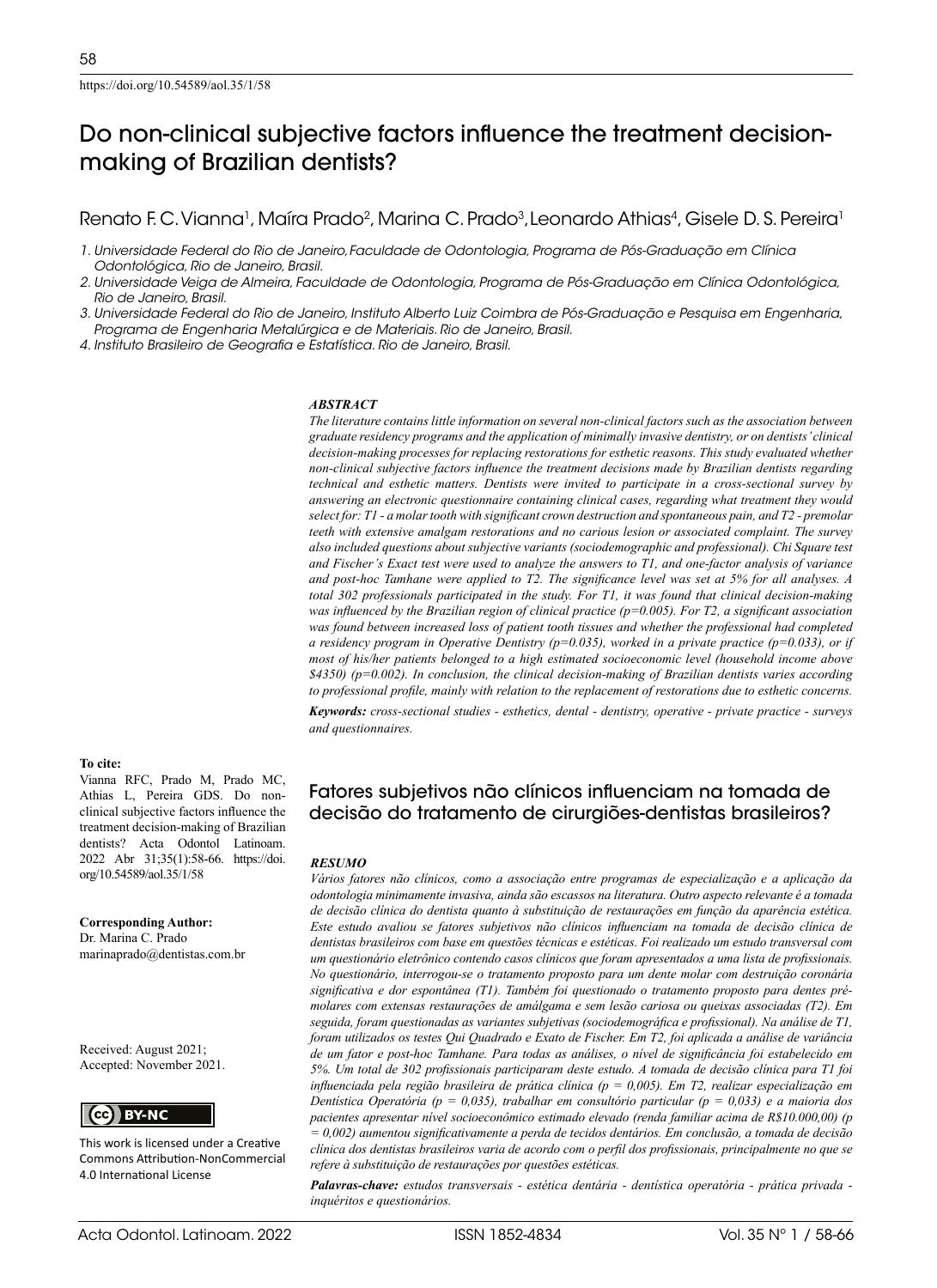# **INTRODUCTION**

Clinical decision-making, which is a relevant area of healthcare, is based on both clinical and nonclinical factors1 . Non-clinical factors are subjective determinants such as time since graduation or patient socioeconomic status<sup>1</sup>. Thus, the clinical decisions regarding techniques and materials may vary according to the profile of both patients and professionals. Knowledge of the factors involved in this process is relevant to defining behavior and implementing more effective strategies for promoting healthcare services<sup>2</sup>. Dental professionals are strongly encouraged to apply evidence-based dentistry (EBD) when making decisions<sup>3</sup>. Nonetheless, most dental treatments cannot be truly described as based on experimental evidence<sup>3</sup>. Diagnostic errors are common and recognized as a source of preventable adverse events, but they are rarely evaluated because of the complex decisionmaking process<sup>4</sup>. In this regard, the factors associated with dental clinical decision-making still need to be explored.

The concept of EBD advocates minimally invasive dentistry, and adoption of a philosophy of prevention and avoidance of invasive treatments, with minimum removal of healthy tissues<sup>5</sup>. Some studies have associated several subjective determinants to dentists' decisions on whether to treat patients with either more aggressive or more conservative approaches $1,2$ . However, literature is still scarce on other factors such as the association between graduate programs and the application of minimally invasive dentistry.

Another point that requires further study is dental professionals' clinical decision-making regarding esthetics. Some studies have detected the controversial replacement of satisfactory amalgam restorations by composite resins because of amalgam's inferior esthetics<sup>2,6</sup>. The current study evaluates whether nonclinical subjective factors influence the treatment decision-making of Brazilian dentists based on technical and esthetic matters.

# **MATERIALS AND METHODS**

This study was approved by the University Ethics Committee (32149220.7.0000.5291). The present research is a cross-sectional analysis based on a selfadministered electronic questionnaire.

# **Study design and target population**

The target population consisted of professionally active dentists throughout the Brazilian territory. Participants were invited to take part in this study via e-mail contacts provided by the Regional Dentistry Council and via available dentistry-related social media.

# **Development and structure of the data collection instrument**

The data collection instrument was developed following a strict order to ensure reliability of results: (1) Establishment of conceptual structure, objectives of the instrument and target population, (2) Preparation of the questionnaire, (3) Application of the questionnaire to scientific consultants, (4) Pre-testing of the questionnaire with the target population, (6) Sample calculation, and (7) Data collection.

The data collection instrument was prepared according to the definitions and objectives established. The instrument was divided into 2 sections: the consent form and the questionnaire. After receiving an invitation to participate in the survey, participants accessed the informed consent form, which presented the objectives, methods, risks, and benefits of participating in the study. The professionals were only redirected to the questionnaire if they chose to participate voluntarily in the research. For the second section, extraoral and intraoral photographs obtained with informed consent from 2 patients were used to produce a clinical case with technical and esthetic questions. Treatment 1 (T1) of the clinical case involved the right mandibular first molar, which showed significant destruction of more than 2/3 of the crown and associated spontaneous pain (Fig. 1). Treatment 2 (T2) involved the adjacent right mandibular premolars, which had extensive Class II cavities with amalgam restorations and no carious lesions or any other associated complaint (Fig. 2). After preparing the clinical case, questions were developed based on a previously validated questionnaire<sup>2</sup> and literature review. The most appropriate treatment decisions for T1 and T2 were defined as root canal treatment followed by indirect restoration<sup>7</sup> and no treatment $2,8$ , respectively.

# **Application of the questionnaire to scientific consultants**

Once the initial questionnaire had been designed, it was applied to scientific consultants to test the hypothesis that the prepared items represented and adequately contemplated the domains of the desired construct<sup>9</sup>. A committee of 20 scientific consultants (reply rate = 85%), made up of dentistry university professors, was invited to make comments, suggestions and modifications on the questionnaire. Next, a quantitative evaluation was performed, in which the scientific committee's agreement rate (%) was calculated for each question as the ratio between the number of consultants that made a suggestion for improvement and the total number of consultants. An agreement rate lower than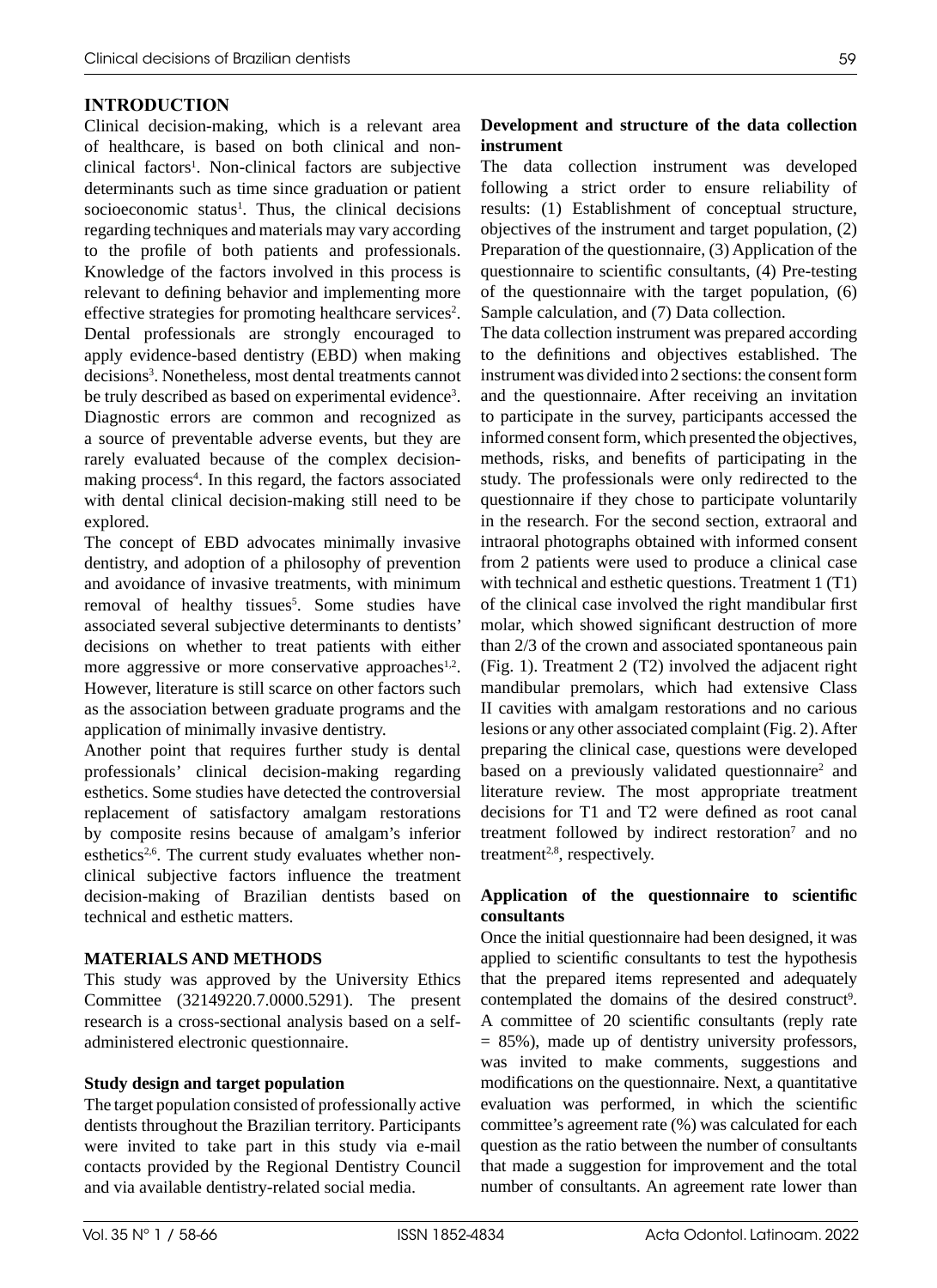

*Fig. 1: Clinical case 1 presented in the questionnaire (T1), showing the intraoral occlusal view of the right mandibular first molar with extensive crown destruction.* 



*Fig. 2: Clinical case 2 presented in the questionnaire (T2). (a) Intraoral occlusal view of the right adjacent mandibular premolars showing extensive Class II cavities with amalgam restorations. (b) Extraoral right buccal view focusing on amalgam pigmentation of premolars.*

90% determined that the question needed to be discussed and modified, while an agreement rate of 90% or higher indicated that the question was adequate. In addition, a qualitative assessment was performed, in which the suggestions of scientific consultants were discussed to ensure the necessary changes.

# **Pre-testing of the questionnaire with the target population**

A pilot study was carried out in December 2020 with 29 professionally active dentists in different regions of Brazil to assess the understanding, adequacy and applicability of the questionnaire. After each question, participants were asked about their understanding of the items, and to make any suggestions in the space provided. Based on the performance of pre-testing, the questionnaire was considered adequate and reliable. Participants' answers and suggestions of were analyzed and considered for improvement of the questionnaire.

# **Questionnaire and data collection**

The electronic questionnaire was structured using the QuestionPro survey software (Question Pro, Seattle, WA, USA) and applied from January 2021 to March 2021. The final version of the questionnaire consisted of 2 technical questions, in which the previously prepared clinical case was presented and the participants were

asked about clinical decision-making. The patient's socioeconomic status was not disclosed to avoid possible bias in the treatment selected. The following clinical case was presented: "A 40-year-old female patient visited the dental care service complaining of spontaneous pain in the right mandibular first molar. What would be your first treatment option for this tooth?". The treatment options were (a) Extraction, (b) Extraction followed by three-unit fixed prostheses, (c) Extraction followed by dental implant, (d) Root canal treatment followed by indirect dental restoration, and (e) Root canal treatment followed by direct dental restoration. Then, the second question was presented: "The presence of amalgam restorations was also identified in the right maxillary premolars. The patient did not report any symptoms or complaints associated with these teeth. The radiographic examination did not show the presence of a carious lesion. What would be your first treatment option for these teeth?". The treatment options were (a) Replacement with new amalgam restoration, (b) Replacement with composite resin restoration, (c) Replacement with ceramic onlay, (d) Replacement with ceramic crown, (e) Finishing and polishing, and (f) No treatment required. Professionals could select any treatment option for the cases presented, without restrictions.

The questionnaire also included 7 questions on dentists' sociodemographic and professional characteristics, to characterize their profile. The following sociodemographic and professional determinants were evaluated: (1) Time since graduation, (2) Area(s) of Post-Graduate Program/ dental residency Program, (3) Area(s) of Master's and Doctorate Graduate Program, (4) Brazilian region of clinical practice, (5) Ethnicity of the dentist, (6) Sector of clinical practice, and (7) Estimated socioeconomic level of patients.

### **Sample size calculation**

Based on a previous study with similar method<sup>2</sup>, in which an 83% agreement was obtained for a similar clinical approach, and using the Cochran equation, the standard significance level of 5% was applied and the minimum total sample size was determined as 217 individuals.

### **Statistical analysis**

Data were processed using Excel software (Microsoft, Redmond, WA, USA) and analyzed with IBM SPSS 22 statistical software (IBM Corporation, Armonk, NY, USA). Chi-square test and Fisher's exact test were used to analyze T1. For analysis of T2, a qualitative index presenting scores of 1 to 5 was developed to categorize the proposed treatment according to the loss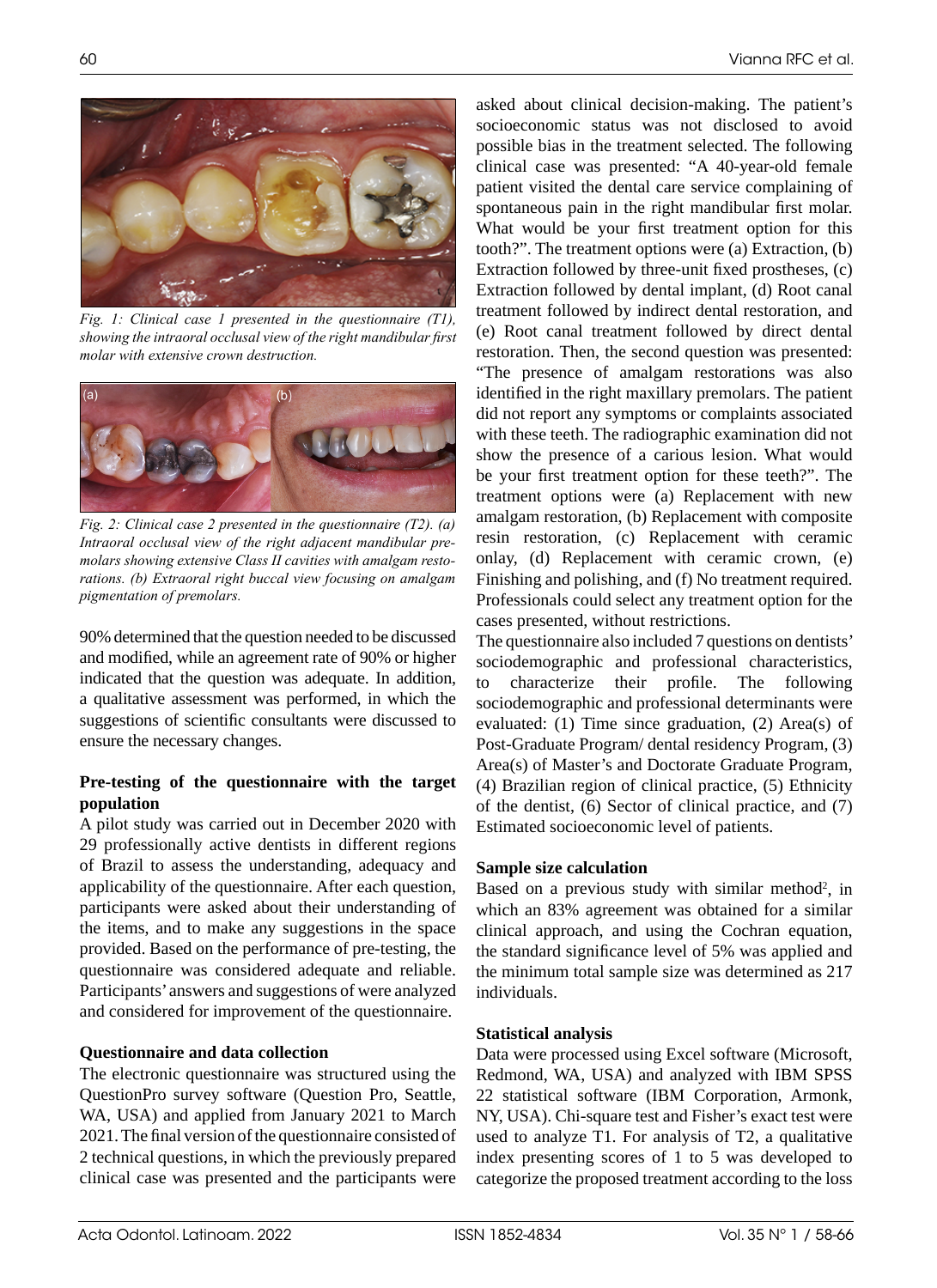of tooth tissues. Score 1 represented the lowest level of tooth tissue destruction (No treatment necessary), whereas score 5 characterized the most aggressive approach (Replacement with ceramic crown). Then,

one-way analysis of variance was applied and, for the pairwise comparison of groups, the post-hoc Tamhane test was used. The significance level established for all analyses was  $\alpha = 5\%$ .

| <b>Subjective Determinants</b>                        |                                                      | % (n)         |
|-------------------------------------------------------|------------------------------------------------------|---------------|
|                                                       | 0-5 years                                            | $9.3\%$ (28)  |
| Time since graduation                                 | 6-10 years                                           | $8.9\%$ (27)  |
|                                                       | $11-19$ years                                        | 16.2% (49)    |
|                                                       | More than 20 years                                   | 61.6% (186)   |
|                                                       | No answer                                            | $4.0\%$ (12)  |
|                                                       | Has not completed a program                          | $7.6\%$ (23)  |
|                                                       | <b>Operative Dentistry</b>                           | 23.2% (70)    |
|                                                       | Prosthodontics                                       | 14.9% (45)    |
|                                                       | Endodontics                                          | 11.9% (36)    |
| Area(s) of Dental Residency Graduate<br>Program       | Dental Implant Surgery                               | 20.9% (63)    |
|                                                       | Pediatrics                                           | 7.6% (23)     |
|                                                       | Oral and Maxillofacial Surgery                       | $7.0\%$ (21)  |
|                                                       | Periodontics                                         | 11.9% (36)    |
|                                                       | <b>Others</b>                                        | $32.5\%$ (98) |
|                                                       | Has not completed a program                          | 37.4% (113)   |
|                                                       | Master's degree (Professional Program)               | 15.6% (47)    |
|                                                       | Master's degree (Academic Program)                   | 17.5% (53)    |
| Area(s) of Master's and Doctorate Graduate<br>Program | Doctorate degree                                     | $6.3\%$ (19)  |
|                                                       | Master's (Professional Program) and Doctorate degree | $5.6\%$ (17)  |
|                                                       | Master's (Academic Program) and Doctorate degree     | 14.2% (43)    |
|                                                       | No answer                                            | $3.3\%$ (10)  |
|                                                       | Midwest                                              | $2.6\%$ (8)   |
|                                                       | Northeast                                            | $11.3\%$ (34) |
|                                                       | North                                                | $3.0\%$ (9)   |
| Brazilian region of clinical practice                 | Southeast                                            | 67.5% (204)   |
|                                                       | South                                                | 12.6% (38)    |
|                                                       | No answer                                            | $3.0\%$ (9)   |
|                                                       | Asian                                                | $1.0\%$ (3)   |
|                                                       | White                                                | 85.4% (258)   |
| <b>Ethnicity of the dentist</b>                       | Native American                                      | $0\%$ (0)     |
|                                                       | <b>Brown</b>                                         | 12.6% (38)    |
|                                                       | Black                                                | $1.0\%$ (3)   |
|                                                       | Private practice                                     | 64.6% (195)   |
|                                                       | <b>Public health service</b>                         | $8.6\%$ (24)  |
| Sector of clinical practice                           | University                                           | 19.9% (60)    |
|                                                       | Other                                                | $3.6\%$ (11)  |
|                                                       | Has not practiced in the last 12 months              | $2.6\%$ (8)   |
|                                                       | Class A/B1 (household income above \$4350)           | 32.5% (98)    |
|                                                       | Class B2 (household income close to \$2610)          | 33.1% (100)   |
| <b>Estimated socioeconomic level of patients</b>      | Class C (household income close to \$1090)           | $16.9\%$ (51) |
|                                                       | Class D/E (household income lower than \$565)        | 17.5% (53)    |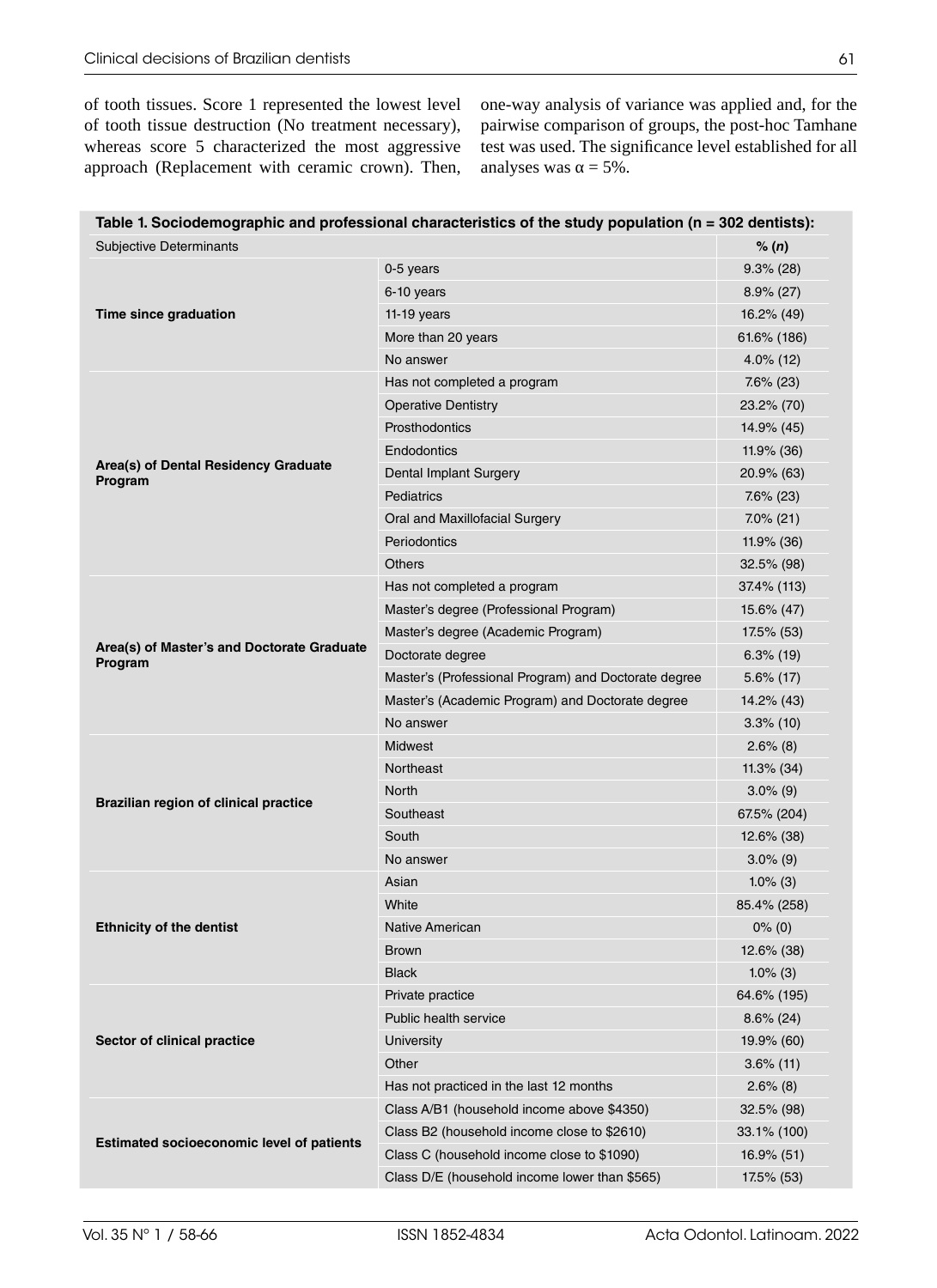# **RESULTS**

The electronic questionnaire was viewed by a total 1157 participants, of whom 385 started and 302 completed it (Completion rate = 78.4%). Average time spent answering the questionnaire was 4 minutes. The sociodemographic and professional characteristics of the participants are shown in Table 1. Most participants graduated 20+ years prior to this survey (61.6%) and worked in a private practice (64.6%). Most participants had completed a Post-Graduate Program/dental residency (92.4%).

The main choices for T1 and T2 were, respectively, "Root canal treatment followed by indirect restoration" (73.5%) and "No treatment needed" (55.3%) (Table 2).

| Table 2. Distribution of treatments proposed by dentists for the clinical cases presented in the |
|--------------------------------------------------------------------------------------------------|
| questionnaire:                                                                                   |

| T1 (Molar)                                                      | % (n)         | T <sub>2</sub> (Premolars)                   | % $(n)$      |
|-----------------------------------------------------------------|---------------|----------------------------------------------|--------------|
| Extraction                                                      | $0\%$ (0)     | Replacement with ceramic dental crown        | $4.0\%$ (12) |
| Extraction followed by three-unit fixed<br>prostheses           | $0\%$ (0)     | Replacement with ceramic onlay               | $3.0\%$ (9)  |
| Extraction followed by dental implant                           | $1.0\%$ (3)   | Replacement with new amalgam restoration     | $0\%$ (0)    |
| Root canal treatment followed by indirect<br>dental restoration | 73.5% (222)   | Replacement with composite resin restoration | 12.9% (39)   |
| Root canal treatment followed by direct dental<br>restoration   | $25.5\%$ (77) | Finishing and polishing                      | 24.2% (73)   |
|                                                                 |               | No treatment necessary                       | 55.3% (167)  |

#### **Table 3. Treatments proposed for T1 (molar) according to the Brazilian region of clinical practice:**

| Treatments proposed - T1 (molar)                             | Brazilian region of clinical practice |               |              |               |            |  |  |
|--------------------------------------------------------------|---------------------------------------|---------------|--------------|---------------|------------|--|--|
|                                                              | Midwest                               | Northeast     | <b>North</b> | Southeast     | South      |  |  |
| Extraction                                                   | $0\%$ (0)                             | $0\%$ (0)     | $0\%$ (0)    | $0\%$ (0)     | $0\%$ (0)  |  |  |
| Extraction followed by three-unit fixed prostheses           | $0\%$ (0)                             | $0\%$ (0)     | $0\%$ (0)    | $0\%$ (0)     | $0\%$ (0)  |  |  |
| Extraction followed by dental implant                        | $0\%$ (0)                             | $3.0\%$ (1)   | $11.1\%$ (1) | $0.5\%$ (1)   | $0\%$ (0)  |  |  |
| Root canal treatment followed by indirect dental restoration | $87.5\%$ (7)                          | 58.8% (20)    | $66.7\%$ (6) | 79.4% (162)   | 52.6% (20) |  |  |
| Root canal treatment followed by direct dental restoration   | $12.5\%$ (1)                          | $38.2\%$ (13) | $22.2\%$ (2) | $20.1\%$ (41) | 47.4% (18) |  |  |
| Total $% (n)$                                                | $100\%$ (8)                           | 100% (34)     | 100(9%)      | 100% (204)    | 100% (38)  |  |  |

#### **Table 4. Treatments proposed for T2 (Premolars) according to the area of Dental Residency Graduate Program of the study participants:**

| <b>Treatment</b>                                         | Area(s) of Dental Residency Graduate Program(s) |                           |                            |              |                               |                           |                     |                                   |               |
|----------------------------------------------------------|-------------------------------------------------|---------------------------|----------------------------|--------------|-------------------------------|---------------------------|---------------------|-----------------------------------|---------------|
| proposed<br>– T2<br>(Premolars)                          | Has not<br>completed<br>a program               | Operative<br>Dentistry    | Prosthodontics Endodontics |              | Dental<br>Implants<br>Surgery | Pediatric<br>Dentistry    | Oral and<br>Surgery | <b>Maxillofacial Periodontics</b> | <b>Others</b> |
| Replacement<br>with ceramic<br>dental crown              | $8.7\%$ (2)                                     | $4.3\%$ (3)               | $4.4\%$ (2)                | $0\%$ (0)    | $4.8\%$ (3)                   | $9.1\%$ (2)               | $5.0\%$ (1)         | $5.6\%$ (2)                       | $3.1\%$ (3)   |
| Replacement<br>with ceramic<br>onlay                     | $4.3\%$ (1)                                     | $1.4\%$ (1)               | $4.4\%$ (2)                | $2.8\%$ (1)  | $3.2\%$ (2)                   | $13.6\%$ (3)              | $0\%$ (0)           | $5.6\%$ (2)                       | $3.1\%$ (3)   |
| Replacement<br>with new<br>amalgam<br>restoration        | $0\%$ (0)                                       | $0\%$ (0)                 | $0\%$ (0)                  | $0\%$ (0)    | $0\%$ (0)                     | $0\%$ (0)                 | $0\%$ (0)           | $0\%$ (0)                         | $0\%$ (0)     |
| Replacement<br>with<br>composite<br>resin<br>restoration | $8.7\%$ (2)                                     | $21.4\%$ (15)             | $15.6\%$ (7)               | 11.1% $(4)$  | $7.9\%$ (5)                   | $13.6\%$ (3)              | $10.0\%$ (2)        | $8.3\%$ (3)                       | $11.2\%$ (11) |
| Finishing and<br>polishing                               | $13.0\%$ (3)                                    | $34.3\%$ (24)             | $33.3\%$ (15)              | $16.7\%$ (6) | 27.0% (17)                    | $4.5\%$ (1)               | $20.0\%$ (4)        | $22.2\%$ (8)                      | $22.4\%$ (22) |
| No treatment<br>necessary                                | 65.3% (15) 38.6% (27)                           |                           | 42.3% (19)                 | 69.4% (25)   |                               | 57.1% (36) 59.2% (13)     | 65.0% (13)          | 58.3% (21)                        | $60.2\%$ (59) |
| Total % (n)                                              |                                                 | $100\%$ (23) $100\%$ (70) | 100% (45)                  | $100\%$ (36) |                               | $100\%$ (63) $100\%$ (22) | 100% (20)           | 100% (36)                         | 100% (98)     |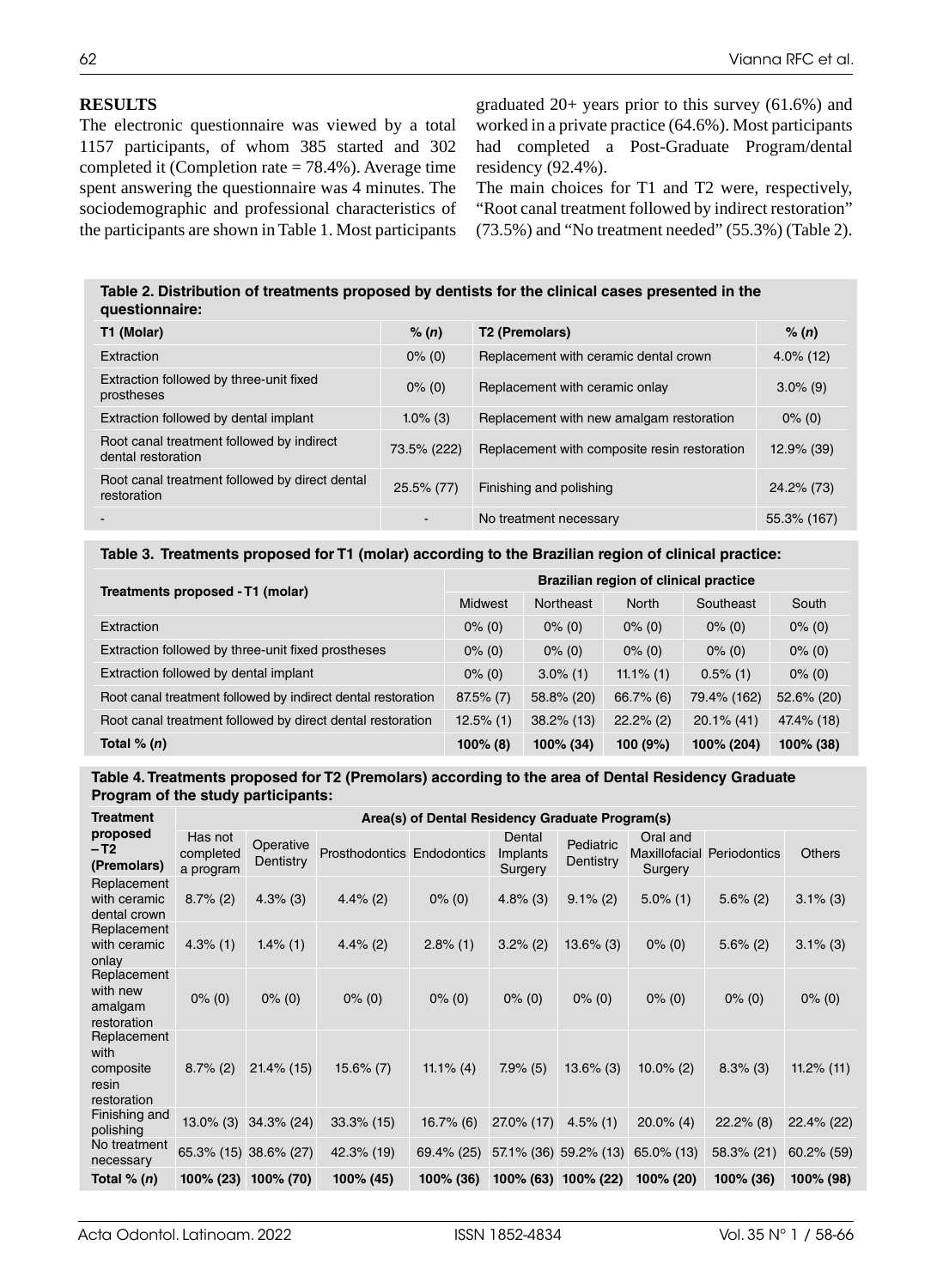represented by class A/B1 (household income above \$4350) (p=0.002), significantly increased the loss of tooth tissues with the treatment proposed (Table 5). Most specialists in Operative Dentistry (58.6%) had graduated 20+ years ago, followed by 11 to 19 years for 16.8% of the respondents.

| Table 5. Analysis of subjective determinants that showed differences between the treatments proposed |  |
|------------------------------------------------------------------------------------------------------|--|
| in T2 (Premolars):                                                                                   |  |

| <b>Subjective Determinants</b>                      |                                                  | <b>Mean</b><br>(standard<br>deviation) | N   | <b>Statistical</b><br>difference |
|-----------------------------------------------------|--------------------------------------------------|----------------------------------------|-----|----------------------------------|
|                                                     | Has not completed a program                      | 1.8(1.3)                               | 23  | B                                |
|                                                     | <b>Operative Dentistry</b>                       | 2.0(1.0)                               | 70  | A                                |
|                                                     | Prosthodontics                                   | 2.0(1.1)                               | 45  | B                                |
|                                                     | <b>Endodontics</b>                               | 1.5(0.8)                               | 36  | B                                |
| Area(s) of Dental Residency Graduate<br>Program(s)  | Dental Implants Surgery                          | 1.7(1.1)                               | 63  | B                                |
|                                                     | <b>Pediatric Dentistry</b>                       | 2.1(1.5)                               | 22  | B                                |
|                                                     | Oral and Maxillofacial Surgery                   | 1.6(1.0)                               | 20  | B                                |
|                                                     | <b>Periodontics</b>                              | 1.8(1.2)                               | 36  | B                                |
|                                                     | <b>Others</b>                                    | 1.7(1.0)                               | 98  | B                                |
|                                                     | Private practice                                 | 1.8(1.1)                               | 193 | A                                |
|                                                     | Public health service                            | 1.4(0.6)                               | 26  | B                                |
| Sector of clinical practice                         | <b>University</b>                                | 1.6(0.8)                               | 60  | B                                |
|                                                     | Other                                            | 2.2(1.3)                               | 19  | B                                |
| <b>Estimated socioeconomic level of</b><br>patients | Class A/B1 (household income above \$4350)       | 2.1(1.2)                               | 98  | A                                |
|                                                     | Class B2 (household income close to \$2610)      | 1.7(0.9)                               | 98  | B                                |
|                                                     | Class C (household income close to \$1090)       | 1.5(0.9)                               | 51  | B                                |
|                                                     | Class D/E (household income lower than<br>\$565) | 1.5(0.9)                               | 53  | B                                |

Different letters in the statistical difference column indicate significant differences between groups in the post-hoc Tamhane test (p<0.05).

# **DISCUSSION**

The results of this study indicated an association between some of the non-clinical factors tested and the treatments proposed in both T1 and T2. This is supported by the literature, in which determinants such as patients' skin color were also associated to dentists' clinical decision-making<sup>1,2</sup>. The treatment proposed for the mandibular molar with extensive crown destruction and spontaneous pain indicative of irreversible pulpitis, presented in T1, had greater agreement among the study participants than T2. Only 3 professionals (1.0%) indicated T1 as tooth extraction followed by dental implant, whereas 299 dentists (99.0%) opted for more conservative treatments (root canal treatment followed by some type of crown restoration). This finding is favorable because the option of tooth extraction is considered an overtreatment for the case presented<sup>7</sup>. The only sociodemographic determinant that influenced the results of T1 was the Brazilian region of clinical

practice. The growing regional differences in the index of decayed, missing and filled teeth (DMFT) of the Brazilian population may reflect the clinical routine and beliefs of professionals regarding treatments. The difference in the DMFT index among the Brazilian north and southeast regions was close to 20% in 1986, but this percentage increased considerably to 26% in 2003 and 43% in 2010<sup>10</sup>. The worst DMFT indexes are in the north and northeast regions due to spatial autocorrelation with low levels of access to dental care and higher levels of poverty, illiteracy, and lower levels of education $10,11$ . As a result, the northeast and north regions present a higher level of caries disease and a lower proportion of restored teeth compared to the southeast $10,11$ .

In T2, the most prevalent treatment selected for the maxillary premolars with amalgam restorations was "no treatment necessary" (55.3%), followed by "finishing and polishing" (24.2%). These options are also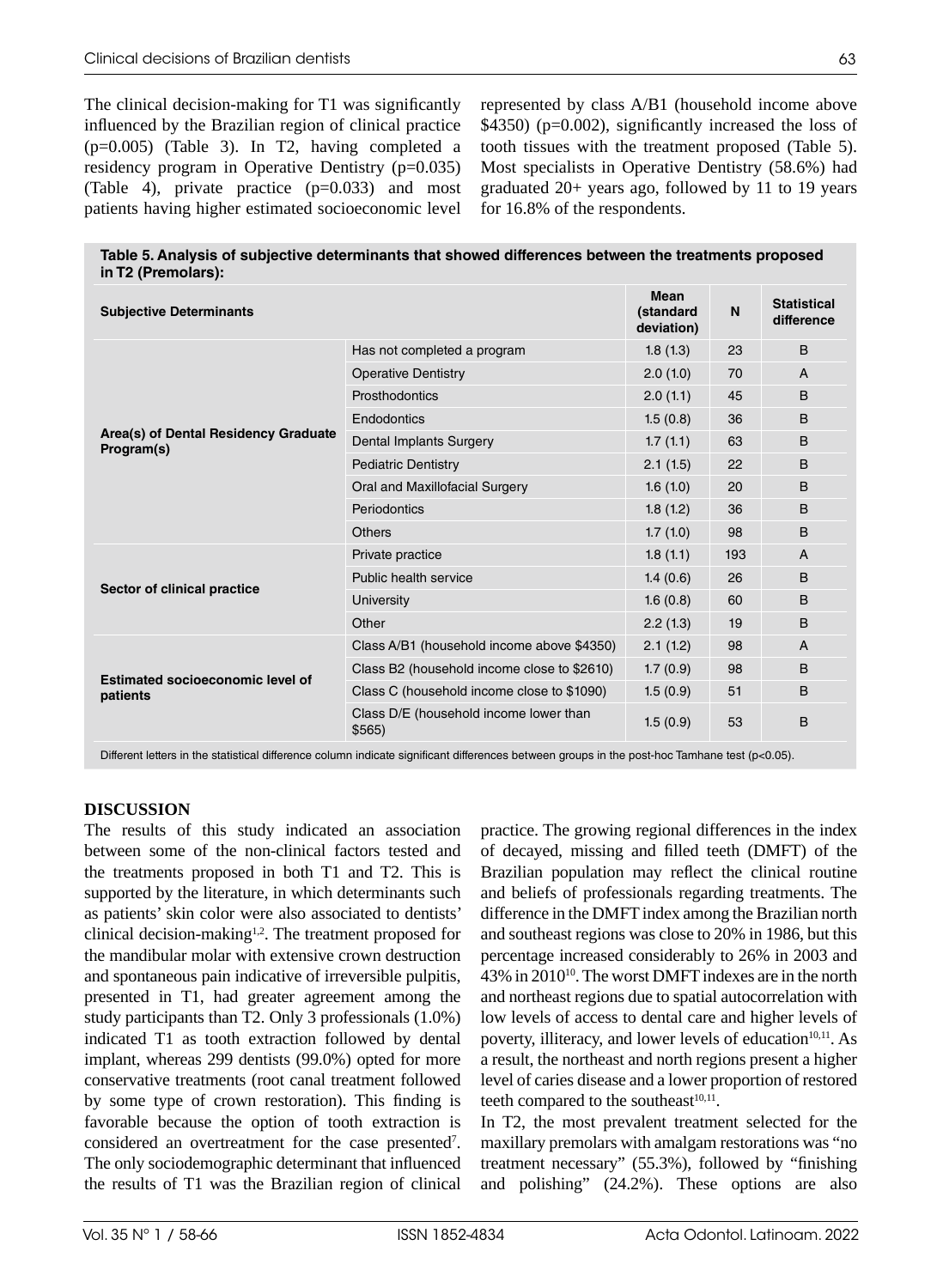consistent with current concepts of minimally invasive dentistry supporting the removal of the least possible amount of healthy dental tissues. However, replacement of the satisfactory amalgam restoration by composite resin, ceramic dental crown, and ceramic onlay were selected, respectively, by 39 (12.9%), 12 (4.0%), and 9 dentists (3.0%); adding up to the considerable number of 60 dentists (19.9% of the total sample) selecting a procedure that is not justified. The esthetic component is subjective and depends on individual perception, and no complaint was associated to the restorations.

The motivation and effects of the specific barriers in the implementation of evidence-based dentistry should be investigated in future studies because dentists may be overestimating treatment options when compared to laypeople's perception of smile. The clinical decision to replace restorations, particularly those that do not have an associated infection, should always be based on high professional criteria and consideration of patient feedback to avoid misconceptions. Restoration substitutions should be avoided because they usually result in increasing cavity size, and thus in loss of healthy tooth structure, easily leading to a costly, repetitive restorative cycle<sup>8,12</sup>. Esthetics play an important role in people's lives and are directly associated with quality of life<sup>13</sup>. Some authors have suggested that the cosmetic industry and the dental profession have leveraged this importance to increase demand and, consequently, profits<sup>2,6</sup>.

The clinical decisions made for T2 showed greater influence of subjective determinants. Having completed a residency program in Operative Dentistry significantly raised the mean aggressiveness of the treatment proposed. Most Operative Dentistry specialists would recommend "no treatment necessary" (38.6%), but this percentage was the lowest among all areas of Dental Residency Program. At the same time, Operative Dentistry professionals were the most likely to select the treatment options "finishing and polishing" (34.3%) and "replacement with composite resin" (21.4%), involving higher scores for tooth tissue loss, compared to other professionals. Generally, Operative Dentistry specialists routinely check restorations and esthetic dental procedures, resulting in a high level of smile esthetic demand $14$ . The finishing and polishing procedure is considered favorable because it reverses the decision to replace old amalgam restorations and may extend the durability of restorations $15-17$ , but it can cause loss of tooth tissue, contradicting the principles of minimally invasive, evidence-based dentistry. The choice of Operative Dentistry professionals to replace the presented amalgam restoration with composite resin may be explained by the differences among

dentists in the esthetic perception of smiles, which is significantly impacted by the highest degree they have earned and area of clinical practice<sup>18,19</sup>.

Other determinants that increased the rate of tooth tissue loss in T2 were private practice and having more patients of high socioeconomic level (as estimated by respondents). The high cost of esthetic dental treatments and the difference in DMFT index according to socioeconomic status may explain these findings $11$ .

The choice of treatment was more conservative in the present study than in the study by Chisini et al.<sup>2</sup>. This may be related to the information provided, considering that our study stated that the patient did not report any symptoms or complaints associated with these teeth, including esthetic factors. Another explanation may be related to the population evaluated, considering that the present study surveyed the entire national territory, not just the northeast and south regions.

This study used an electronic questionnaire because it provides fast, accurate data; is affordable, and follows the technological and dynamic trends of scientific method $20,21$ . Based on these characteristics, electronic questionnaires are preferred by most participants in epidemiological studies<sup>22</sup>. Traditional approaches (e.g., face-to-face interviews, telephone interviews and printed questionnaires) have shown a gradual reduction in participation rates, mainly in the last decade<sup>23,24</sup>. Among the reasons suggested for the drop in response rates are the greater demand for participation in surveys, the use of smartphones, and a general decrease in volunteering<sup>24</sup>. It is also important to consider the challenges of conducting traditional interviews during the coronavirus (COVID-19) pandemic, which has had unprecedented effects on society. COVID-19 led to a massive rise in surveybased analysis, and the resources to conduct ethical, reliable, accurate research on digital platforms are increasingly being emphasized and explored $21$ .

The strict sequence used to develop the data collection instrument for this study aimed to ensure the reliability of the method<sup>25</sup>. Questionnaire items were constructed and organized based on a pre-existing questionnaire and literature review<sup>2</sup>. Literature review is the most frequently used method for developing survey-based analysis instruments, though it is also appropriate to use an existing questionnaire resource because it ensures that the questions have been previously tested for psychometric qualities<sup>25</sup>. The application of the questionnaire to scientific consultants and the pretesting stage with the target population, prior to data collection, are essential steps in survey-based methods. In conclusion, dentists' clinical decision-making varies according to professional profile, mainly regarding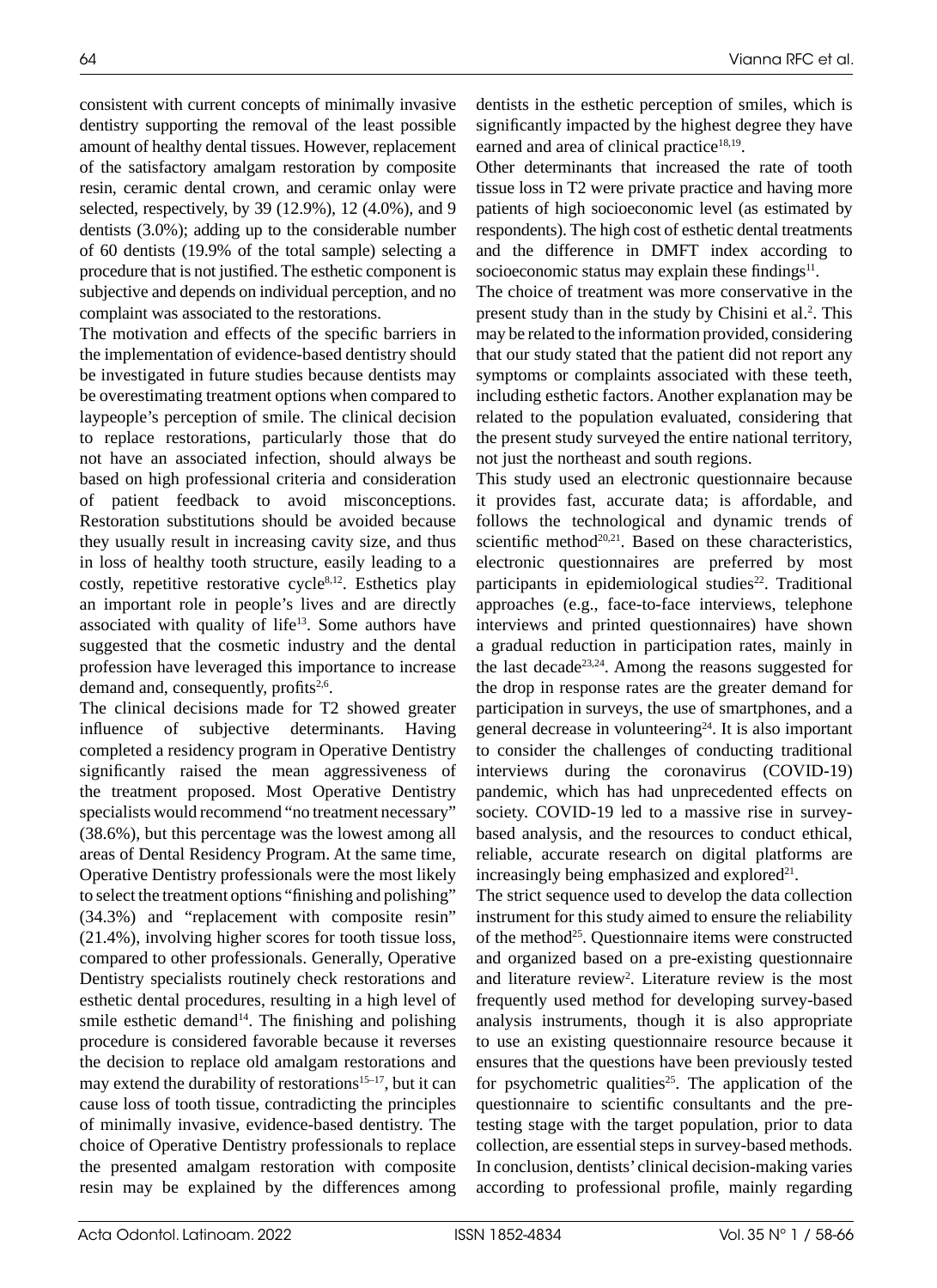the replacement of restorations because of esthetic concerns. Having completed a residency program in Operative Dentistry, working in the private sector, and

#### **ACKNOWLEDGMENTS**

The authors would like to thank Anthea Prudencio for the support in the application of the questionnaire for the target population.

#### **DECLARATION OF CONFLICTING INTERESTS**

The authors declare no potential conflicts of interest regarding the research, authorship, and/or publication of this article.

most patients having a high estimated socioeconomic level are factors that reduce the use of minimally invasive dentistry in esthetic treatments.

#### **FUNDING**

This work was supported by the Brazilian agencies: Foundation for Support of Research in the State of Rio de Janeiro, National Foundation for the Development of Private Higher Education and Coordination for the Improvement of Higher Education Personnel.

#### **CORRESPONDENCE**

Dr. Marina C. Prado Estrada do Campinho, 298A – Campo Grande, Rio de Janeiro, RJ, Brasil. 23080-420. [marinaprado@dentistas.com.br](mailto:marinaprado@dentistas.com.br)

### **REFERENCES**

- 1. Ghoneim A, Yu B, Lawrence H, Glogauer M et al. What influences the clinical decision-making of dentists? A crosssectional study. PLoS One 2020;15:e0233652.[https://doi.](https://doi.org/10.1371/journal.pone.0233652) [org/10.1371/journal.pone.0233652](https://doi.org/10.1371/journal.pone.0233652)
- 2. Chisini LA, Noronha TG, Ramos EC, dos Santos-Junior RB et al. Does the skin color of patients influence the treatment decision-making of dentists? A randomized questionnairebased study. Clin Oral Investig 2019;23:1023-1030. [https://](https://doi.org/10.1007/s00784-018-2526-7) [doi.org/10.1007/s00784-018-2526-7](https://doi.org/10.1007/s00784-018-2526-7)
- 3. Neuppmann Feres MF, Roscoe MG, Job SA., Mamani JB et al. Barriers involved in the application of evidencebased dentistry principles: A systematic review. J Am Dent Assoc 2020;151(1):16-25[. https://doi.org/10.1016/j.](https://doi.org/10.1016/j.adaj.2019.08.011) [adaj.2019.08.011](https://doi.org/10.1016/j.adaj.2019.08.011)
- 4. Benishek LE, Weaver SJ, Newman-Toker DE. The Cognitive Psychology of Diagnostic Errors. Sci Am Neurol. 2016:1;1-21[. https://doi.org/10.2310/NEURO.6288](https://doi.org/10.2310/NEURO.6288)
- 5. Dalli M, Çolak H, Mustafa Hamidi M. Minimal intervention concept: a new paradigm for operative dentistry. J Investig Clin Dent 2012;3:167-175. [https://doi.org/10.1111/j.2041-](https://doi.org/10.1111/j.2041-1626.2012.00117.x) [1626.2012.00117.x](https://doi.org/10.1111/j.2041-1626.2012.00117.x)
- 6. Chisini LA, Collares K, Bastos JLD, Peres KG et al. Skin color affect the replacement of amalgam for composite in posterior restorations: A birth-cohort study. Braz Oral Res 2019;33:e54[. https://doi.org/10.1590/1807-3107bor-2019.](https://doi.org/10.1590/1807-3107bor-2019.vol33.0054) [vol33.0054](https://doi.org/10.1590/1807-3107bor-2019.vol33.0054)
- 7. American Association of Endodontics. AAE Treatment Standards. 2020. 26 p URL: [https://www.aae.org/specialty/](https://www.aae.org/specialty/wp-content/uploads/sites/2/2018/04/TreatmentStandards_Whitepaper.pdf) [wp-content/uploads/sites/2/2018/04/TreatmentStandards\\_](https://www.aae.org/specialty/wp-content/uploads/sites/2/2018/04/TreatmentStandards_Whitepaper.pdf) [Whitepaper.pdf](https://www.aae.org/specialty/wp-content/uploads/sites/2/2018/04/TreatmentStandards_Whitepaper.pdf)
- 8. Elderton RJ. Clinical studies concerning re-restoration of teeth. Adv Dent Res 1990;4:4-9. <https://doi.org/10.1177/08959374900040010701>
- 9. Fagarasanu M, Kumar S. Measurement instruments and data collection: A consideration of constructs and biases in ergonomics research. Int J Ind Ergon 2002;30:355-369. [https://doi.org/10.1016/S0169-8141\(02\)00101-4](https://doi.org/10.1016/S0169-8141(02)00101-4)
- 10. Costa S de M, de Abreu MHNG, Vasconcelos M, Lima

R de CGS et al. Inequalities in the distribution of dental caries in Brazil: A bioethical approach. Cienc e Saude Coletiva 2013;18:461-470. [https://doi.org/10.1590/S1413-](https://doi.org/10.1590/S1413-81232013000200017) [81232013000200017](https://doi.org/10.1590/S1413-81232013000200017)

- 11. Cruz RKS, de Freitas YNL, Mendes TCDO, da Silva JV et al. Spatial inequality of dental caries in the Brazilian territory. Braz Oral Res 2020;33:e122[. https://doi.org/10.1590/1807-](https://doi.org/10.1590/1807-3107bor-2019.vol33.0122) [3107bor-2019.vol33.0122](https://doi.org/10.1590/1807-3107bor-2019.vol33.0122)
- 12. Duarte de Oliveira FJ, Ferreira da Silva Filho PS, Fernandes Costa MJ, Rabelo Caldas MRG et al. A comprehensive review of the antibacterial activity of dimethylaminohexadecyl methacrylate (DMAHDM) and its influence on mechanical properties of resin-based dental materials. Jpn Dent Sci Rev 2021;57:60-70[. https://doi.org/10.1016/j.jdsr.2021.03.003](https://doi.org/10.1016/j.jdsr.2021.03.003)
- 13. Silva FB da, Chisini LA, Demarco FF, Horta BL et al.. Desire for tooth bleaching and treatment performed in Brazilian adults: findings from a birth cohort. Braz Oral Res 2018;32:e12[. https://doi.org/10.1590/1807-3107bor-2018.](https://doi.org/10.1590/1807-3107bor-2018.vol32.0012) [vol32.0012](https://doi.org/10.1590/1807-3107bor-2018.vol32.0012)
- 14. Al-Saleh SA, Al-Shammery DA, Al-Shehri NA, Al-Madi EM. Awareness of Dental Esthetic Standards Among Dental Students and Professionals. Clin Cosmet Investig Dent 2019;11:373-382.<https://doi.org/10.2147/CCIDE.S224400>
- 15. Cardoso M, Baratieri LN, Ritter AV. The effect of finishing and poiishing on the decision to repiace existing amaigam restorations. Quintessence Int (Berl) 1999;30:413-418
- 16. Jones CS, Billington RW, Pearson GJ. The effects of lubrication on the temperature rise and surface finish of amalgam and composite resin. J Dent 2007;35:36-42. <https://doi.org/10.1016/j.jdent.2006.04.006>
- 17. Sahbaz C, Bahsi E, Ince B, Bakir EP et al. Effect of the different finishing and polishing procedures on the surface roughness of three different posterior composite resins. Scanning 2016;38:448-454[. https://doi.org/10.1002/sca.21295](https://doi.org/10.1002/sca.21295)
- 18. Pinho S, Ciriaco C, Faber J, Lenza MA. Impact of dental asymmetries on the perception of smile esthetics. Am J Orthod Dentofac Orthop 2007;132:748-753[. https://doi.](https://doi.org/10.1016/j.ajodo.2006.01.039) [org/10.1016/j.ajodo.2006.01.039](https://doi.org/10.1016/j.ajodo.2006.01.039)